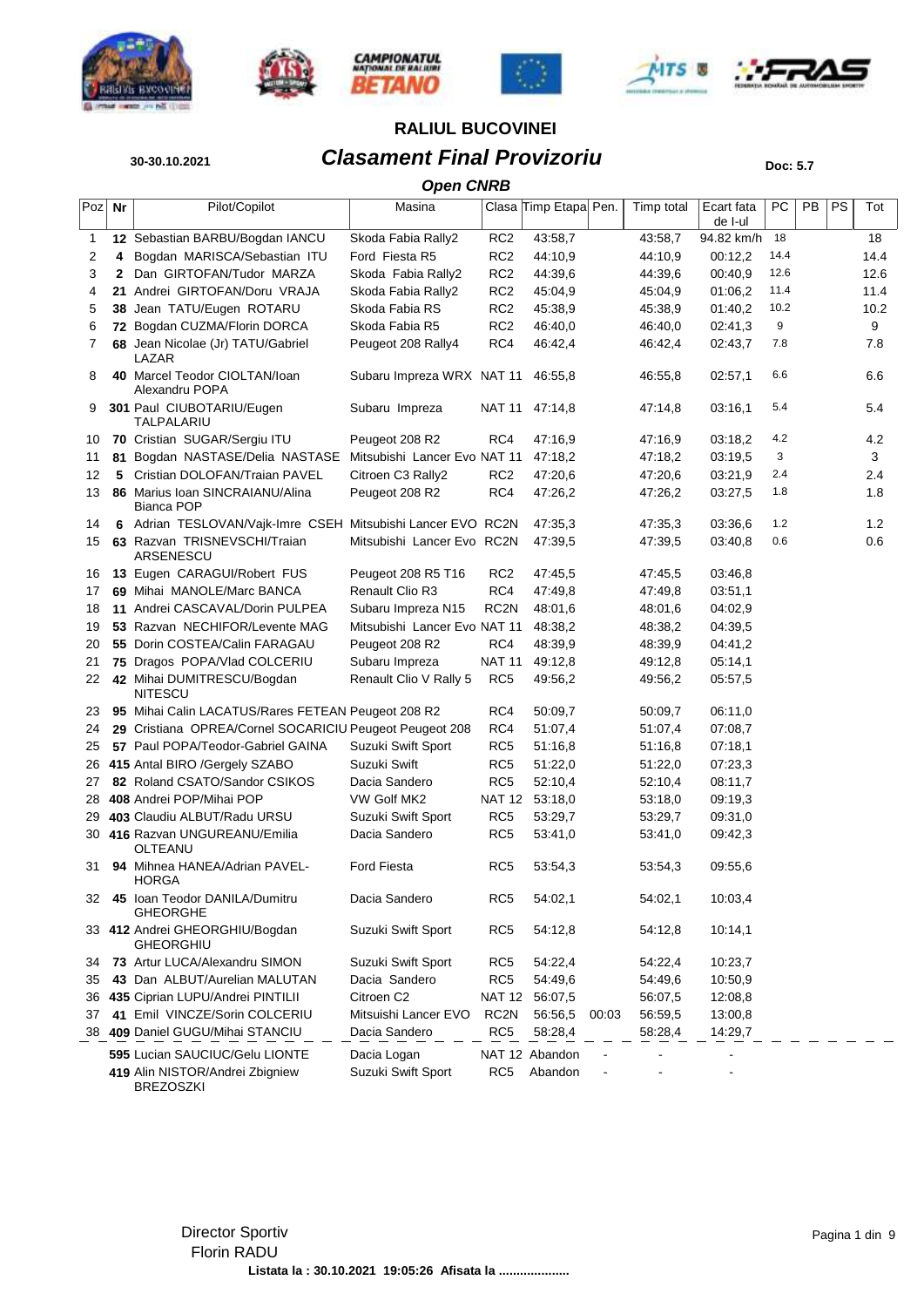











# **30-30.10.2021 Clasament Final Provizoriu Doc: 5.7 RALIUL BUCOVINEI**

*General CNRB (clasele 1-10)*

|     |              |                                                             | General CNRD (Clasele 1-10) |                   |                       |       |            |                       |      |     |     |      |
|-----|--------------|-------------------------------------------------------------|-----------------------------|-------------------|-----------------------|-------|------------|-----------------------|------|-----|-----|------|
| Poz | Nr           | Pilot/Copilot                                               | Masina                      |                   | Clasa Timp Etapa Pen. |       | Timp total | Ecart fata<br>de I-ul | РC   | PB  | PS  | Tot  |
| 1   |              | 12 Sebastian BARBU/Bogdan IANCU                             | Skoda Fabia Rally2          | RC <sub>2</sub>   | 43:58,7               |       | 43:58,7    | 94.82 km/h            | 18   | 3   | 3   | 24   |
| 2   | 4            | Bogdan MARISCA/Sebastian ITU                                | Ford Fiesta R5              | RC <sub>2</sub>   | 44:10,9               |       | 44:10,9    | 00:12,2               | 14.4 | 2.4 | 2.4 | 19.2 |
| 3   | $\mathbf{2}$ | Dan GIRTOFAN/Tudor MARZA                                    | Skoda Fabia Rally2          | RC <sub>2</sub>   | 44:39.6               |       | 44:39,6    | 00:40,9               | 12.6 | 1.8 | 1.8 | 16.2 |
| 4   |              | 21 Andrei GIRTOFAN/Doru VRAJA                               | Skoda Fabia Rally2          | RC <sub>2</sub>   | 45:04,9               |       | 45:04,9    | 01:06.2               | 11.4 | 1.2 | 1.2 | 13.8 |
| 5   |              | 38 Jean TATU/Eugen ROTARU                                   | Skoda Fabia RS              | RC <sub>2</sub>   | 45:38,9               |       | 45:38,9    | 01:40,2               | 10.2 | 0.6 | 0.6 | 11.4 |
| 6   |              | 72 Bogdan CUZMA/Florin DORCA                                | Skoda Fabia R5              | RC <sub>2</sub>   | 46:40,0               |       | 46:40,0    | 02:41,3               | 9    |     |     | 9    |
| 7   |              | 68 Jean Nicolae (Jr) TATU/Gabriel<br>LAZAR                  | Peugeot 208 Rally4          | RC4               | 46:42,4               |       | 46:42,4    | 02:43,7               | 7.8  |     |     | 7.8  |
| 8   |              | 70 Cristian SUGAR/Sergiu ITU                                | Peugeot 208 R2              | RC4               | 47:16,9               |       | 47:16,9    | 03:18,2               | 6.6  |     |     | 6.6  |
| 9   | 5            | Cristian DOLOFAN/Traian PAVEL                               | Citroen C3 Rally2           | RC <sub>2</sub>   | 47:20.6               |       | 47:20.6    | 03:21,9               | 5.4  |     |     | 5.4  |
| 10  |              | 86 Marius Ioan SINCRAIANU/Alina<br><b>Bianca POP</b>        | Peugeot 208 R2              | RC4               | 47:26,2               |       | 47:26,2    | 03:27,5               | 4.2  |     |     | 4.2  |
| 11  |              | 6 Adrian TESLOVAN/Vajk-Imre CSEH Mitsubishi Lancer EVO RC2N |                             |                   | 47:35.3               |       | 47:35.3    | 03:36.6               | 3    |     |     | 3    |
| 12  |              | 63 Razvan TRISNEVSCHI/Traian<br>ARSENESCU                   | Mitsubishi Lancer Evo RC2N  |                   | 47:39,5               |       | 47:39,5    | 03:40,8               | 2.4  |     |     | 2.4  |
| 13  |              | 13 Eugen CARAGUI/Robert FUS                                 | Peugeot 208 R5 T16          | RC <sub>2</sub>   | 47:45.5               |       | 47:45.5    | 03:46.8               | 1.8  |     |     | 1.8  |
| 14  |              | 69 Mihai MANOLE/Marc BANCA                                  | Renault Clio R3             | RC4               | 47:49,8               |       | 47:49,8    | 03:51,1               | 1.2  |     |     | 1.2  |
| 15  |              | 11 Andrei CASCAVAL/Dorin PULPEA                             | Subaru Impreza N15          | RC <sub>2N</sub>  | 48:01,6               |       | 48:01,6    | 04:02,9               | 0.6  |     |     | 0.6  |
| 16  |              | 55 Dorin COSTEA/Calin FARAGAU                               | Peugeot 208 R2              | RC4               | 48:39,9               |       | 48:39,9    | 04:41,2               |      |     |     |      |
| 17  |              | 42 Mihai DUMITRESCU/Bogdan<br><b>NITESCU</b>                | Renault Clio V Rally 5      | RC <sub>5</sub>   | 49:56,2               |       | 49:56,2    | 05:57,5               |      |     |     |      |
| 18  |              | 95 Mihai Calin LACATUS/Rares FETEAN Peugeot 208 R2          |                             | RC4               | 50:09,7               |       | 50:09,7    | 06:11,0               |      |     |     |      |
| 19  |              | 29 Cristiana OPREA/Cornel SOCARICIU Peugeot Peugeot 208     |                             | RC4               | 51:07.4               |       | 51:07,4    | 07:08.7               |      |     |     |      |
| 20  |              | 57 Paul POPA/Teodor-Gabriel GAINA                           | Suzuki Swift Sport          | RC <sub>5</sub>   | 51:16,8               |       | 51:16,8    | 07:18.1               |      |     |     |      |
| 21  |              | 415 Antal BIRO / Gergely SZABO                              | Suzuki Swift                | RC <sub>5</sub>   | 51:22,0               |       | 51:22,0    | 07:23,3               |      |     |     |      |
| 22  |              | 82 Roland CSATO/Sandor CSIKOS                               | Dacia Sandero               | RC <sub>5</sub>   | 52:10,4               |       | 52:10,4    | 08:11,7               |      |     |     |      |
| 23  |              | 403 Claudiu ALBUT/Radu URSU                                 | Suzuki Swift Sport          | RC <sub>5</sub>   | 53:29,7               |       | 53:29,7    | 09:31,0               |      |     |     |      |
|     |              | 24 416 Razvan UNGUREANU/Emilia<br>OLTEANU                   | Dacia Sandero               | RC <sub>5</sub>   | 53:41,0               |       | 53:41,0    | 09:42,3               |      |     |     |      |
| 25  |              | 94 Mihnea HANEA/Adrian PAVEL-<br><b>HORGA</b>               | <b>Ford Fiesta</b>          | RC5               | 53:54,3               |       | 53:54,3    | 09:55,6               |      |     |     |      |
| 26  |              | 45 Ioan Teodor DANILA/Dumitru<br><b>GHEORGHE</b>            | Dacia Sandero               | RC <sub>5</sub>   | 54:02,1               |       | 54:02,1    | 10:03,4               |      |     |     |      |
|     |              | 27 412 Andrei GHEORGHIU/Bogdan<br><b>GHEORGHIU</b>          | Suzuki Swift Sport          | RC <sub>5</sub>   | 54:12,8               |       | 54:12,8    | 10:14,1               |      |     |     |      |
| 28  |              | 73 Artur LUCA/Alexandru SIMON                               | Suzuki Swift Sport          | RC5               | 54:22,4               |       | 54:22,4    | 10:23,7               |      |     |     |      |
| 29  |              | 43 Dan ALBUT/Aurelian MALUTAN                               | Dacia Sandero               | RC <sub>5</sub>   | 54:49,6               |       | 54:49,6    | 10:50,9               |      |     |     |      |
| 30  |              | 435 Ciprian LUPU/Andrei PINTILII                            | Citroen C <sub>2</sub>      | <b>NAT 12</b>     | 56:07,5               |       | 56:07,5    | 12:08,8               |      |     |     |      |
| 31  |              | 41 Emil VINCZE/Sorin COLCERIU                               | Mitsuishi Lancer EVO        | RC <sub>2</sub> N | 56:56,5               | 00:03 | 56:59,5    | 13:00,8               |      |     |     |      |
|     |              | 32 409 Daniel GUGU/Mihai STANCIU                            | Dacia Sandero               | RC <sub>5</sub>   | 58:28,4               |       | 58:28,4    | 14:29,7               |      |     |     |      |
|     |              | 419 Alin NISTOR/Andrei Zbigniew<br><b>BREZOSZKI</b>         | Suzuki Swift Sport          | RC <sub>5</sub>   | Abandon               |       |            |                       |      |     |     |      |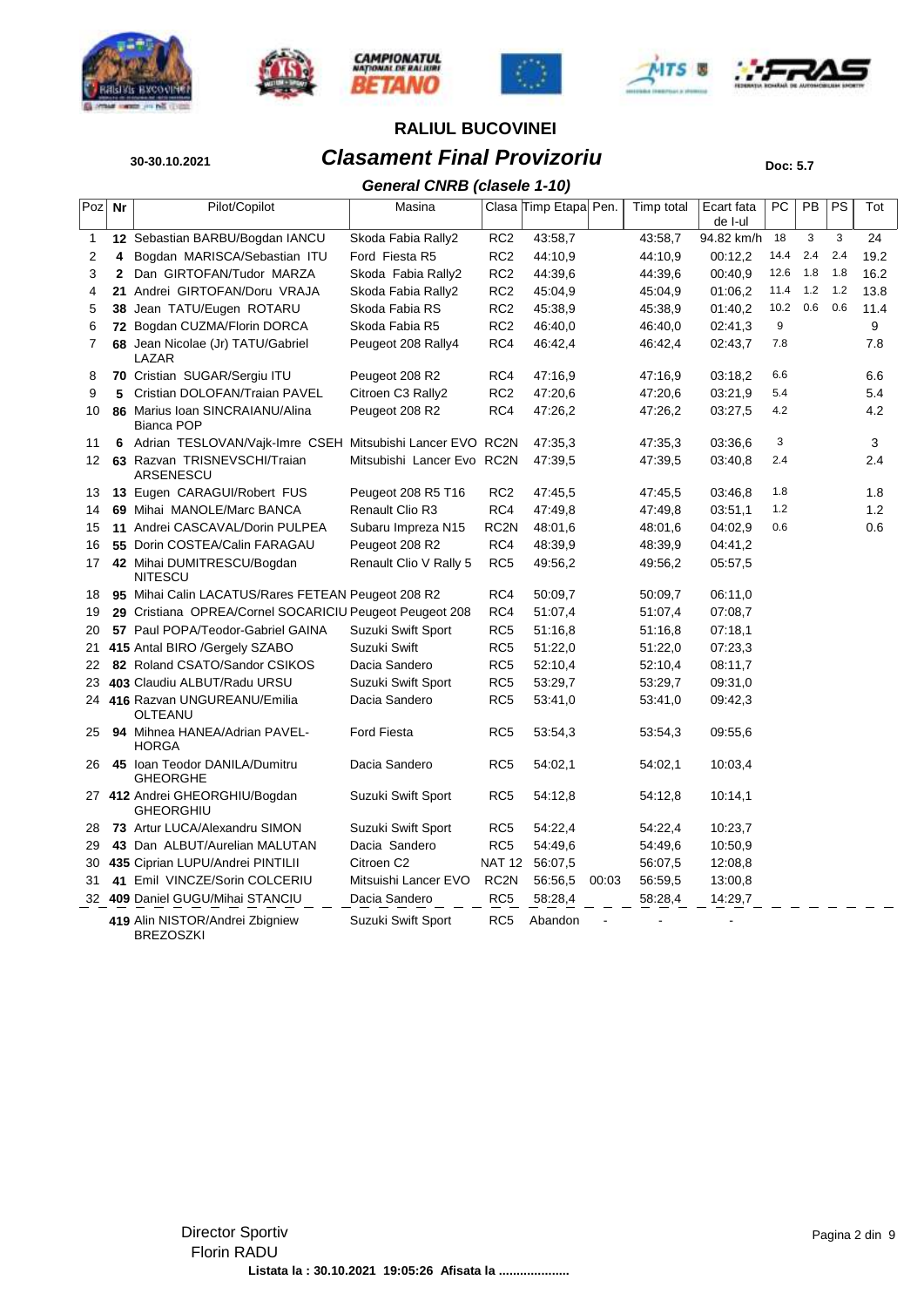









## **30-30.10.2021 Clasament Final Provizoriu Doc: 5.7 RALIUL BUCOVINEI**

### *CNRB - 2 Roti Motrice Fata*

|                 |    |                                                         | CNRB - 2 ROU MOUICE Fata |                 |                       |            |                       |      |    |    |      |
|-----------------|----|---------------------------------------------------------|--------------------------|-----------------|-----------------------|------------|-----------------------|------|----|----|------|
| Poz             | Nr | Pilot/Copilot                                           | Masina                   |                 | Clasa Timp Etapa Pen. | Timp total | Ecart fata<br>de I-ul | PC   | PB | PS | Tot  |
| 1               |    | 68 Jean Nicolae (Jr) TATU/Gabriel<br>LAZAR              | Peugeot 208 Rally4       | RC4             | 46:42,4               | 46:42,4    | 89.28 km/h            | 18   |    |    | 18   |
| 2               |    | 70 Cristian SUGAR/Sergiu ITU                            | Peugeot 208 R2           | RC4             | 47:16.9               | 47:16,9    | 00:34,5               | 14.4 |    |    | 14.4 |
| 3               |    | 86 Marius Ioan SINCRAIANU/Alina<br><b>Bianca POP</b>    | Peugeot 208 R2           | RC4             | 47:26.2               | 47:26,2    | 00:43.8               | 12.6 |    |    | 12.6 |
| 4               |    | 69 Mihai MANOLE/Marc BANCA                              | Renault Clio R3          | RC4             | 47:49.8               | 47:49.8    | 01:07.4               | 11.4 |    |    | 11.4 |
| 5               |    | 55 Dorin COSTEA/Calin FARAGAU                           | Peugeot 208 R2           | RC4             | 48:39,9               | 48:39,9    | 01:57.5               | 10.2 |    |    | 10.2 |
| 6               |    | 42 Mihai DUMITRESCU/Bogdan<br><b>NITESCU</b>            | Renault Clio V Rally 5   | RC <sub>5</sub> | 49:56,2               | 49:56,2    | 03:13,8               | 9    |    |    | 9    |
| 7               |    | 95 Mihai Calin LACATUS/Rares FETEAN Peugeot 208 R2      |                          | RC4             | 50:09.7               | 50:09.7    | 03:27,3               |      |    |    |      |
| 8               |    | 29 Cristiana OPREA/Cornel SOCARICIU Peugeot Peugeot 208 |                          | RC4             | 51:07.4               | 51:07.4    | 04:25.0               | 7.8  |    |    | 7.8  |
| 9               |    | 57 Paul POPA/Teodor-Gabriel GAINA                       | Suzuki Swift Sport       | RC <sub>5</sub> | 51:16.8               | 51:16,8    | 04:34.4               | 6.6  |    |    | 6.6  |
| 10              |    | 415 Antal BIRO /Gergely SZABO                           | Suzuki Swift             | RC <sub>5</sub> | 51:22,0               | 51:22,0    | 04:39.6               | 5.4  |    |    | 5.4  |
| 11              |    | 82 Roland CSATO/Sandor CSIKOS                           | Dacia Sandero            | RC <sub>5</sub> | 52:10,4               | 52:10,4    | 05:28,0               | 4.2  |    |    | 4.2  |
| 12 <sup>1</sup> |    | 408 Andrei POP/Mihai POP                                | VW Golf MK2              | <b>NAT 12</b>   | 53:18.0               | 53:18,0    | 06:35.6               | 3    |    |    | 3    |
| 13              |    | 403 Claudiu ALBUT/Radu URSU                             | Suzuki Swift Sport       | RC <sub>5</sub> | 53:29,7               | 53:29,7    | 06:47.3               | 2.4  |    |    | 2.4  |
|                 |    | 14 416 Razvan UNGUREANU/Emilia<br><b>OLTEANU</b>        | Dacia Sandero            | RC <sub>5</sub> | 53:41,0               | 53:41,0    | 06:58.6               | 1.8  |    |    | 1.8  |
| 15              |    | 94 Mihnea HANEA/Adrian PAVEL-<br><b>HORGA</b>           | <b>Ford Fiesta</b>       | RC <sub>5</sub> | 53:54,3               | 53:54,3    | 07:11.9               | 1.2  |    |    | 1.2  |
| 16              |    | 45 Ioan Teodor DANILA/Dumitru<br><b>GHEORGHE</b>        | Dacia Sandero            | RC <sub>5</sub> | 54:02.1               | 54:02.1    | 07:19.7               | 0.6  |    |    | 0.6  |
|                 |    | 17 412 Andrei GHEORGHIU/Bogdan<br><b>GHEORGHIU</b>      | Suzuki Swift Sport       | RC <sub>5</sub> | 54:12,8               | 54:12,8    | 07:30,4               |      |    |    |      |
| 18              |    | 73 Artur LUCA/Alexandru SIMON                           | Suzuki Swift Sport       | RC <sub>5</sub> | 54:22,4               | 54:22,4    | 07:40,0               |      |    |    |      |
| 19              |    | 43 Dan ALBUT/Aurelian MALUTAN                           | Dacia Sandero            | RC <sub>5</sub> | 54:49.6               | 54:49,6    | 08:07,2               |      |    |    |      |
| 20              |    | 435 Ciprian LUPU/Andrei PINTILII                        | Citroen C2               | <b>NAT 12</b>   | 56:07.5               | 56:07.5    | 09:25,1               |      |    |    |      |
|                 |    | 21 409 Daniel GUGU/Mihai STANCIU                        | Dacia Sandero            | RC <sub>5</sub> | 58:28,4               | 58:28,4    | 11:46,0               |      |    |    |      |
|                 |    | 595 Lucian SAUCIUC/Gelu LIONTE                          | Dacia Logan              |                 | NAT 12 Abandon        |            |                       |      |    |    |      |
|                 |    | 419 Alin NISTOR/Andrei Zbigniew<br><b>BREZOSZKI</b>     | Suzuki Swift Sport       | RC <sub>5</sub> | Abandon               |            |                       |      |    |    |      |

#### *CNRB - Debutanti*

| Poz           | Nr | Pilot/Copilot                                       | Masina                 |                 | Clasa Timp Etapa Pen. |                | Timp total | Ecart fata<br>de I-ul    | PC.  | <b>PB</b> | <b>PS</b> | Tot  |
|---------------|----|-----------------------------------------------------|------------------------|-----------------|-----------------------|----------------|------------|--------------------------|------|-----------|-----------|------|
|               |    | 415 Antal BIRO / Gergely SZABO                      | Suzuki Swift           | RC <sub>5</sub> | 51:22.0               |                | 51:22.0    | 81.18 km/h               | 18   |           |           | 18   |
| $\mathcal{P}$ |    | 408 Andrei POP/Mihai POP                            | VW Golf MK2            | <b>NAT 12</b>   | 53:18.0               |                | 53:18.0    | 01:56.0                  | 14.4 |           |           | 14.4 |
| 3             |    | 403 Claudiu ALBUT/Radu URSU                         | Suzuki Swift Sport     | RC <sub>5</sub> | 53:29.7               |                | 53:29.7    | 02:07.7                  | 12.6 |           |           | 12.6 |
| 4             |    | 416 Razvan UNGUREANU/Emilia<br>OLTEANU              | Dacia Sandero          | RC <sub>5</sub> | 53:41.0               |                | 53:41.0    | 02:19.0                  | 11.4 |           |           | 11.4 |
| 5             |    | 412 Andrei GHEORGHIU/Bogdan<br><b>GHEORGHIU</b>     | Suzuki Swift Sport     | RC <sub>5</sub> | 54:12.8               |                | 54:12.8    | 02:50.8                  | 10.2 |           |           | 10.2 |
| 6             |    | 435 Ciprian LUPU/Andrei PINTILII                    | Citroen C <sub>2</sub> | <b>NAT 12</b>   | 56:07.5               |                | 56:07.5    | 04:45.5                  | 9    |           |           | 9    |
|               |    | 409 Daniel GUGU/Mihai STANCIU                       | Dacia Sandero          | RC <sub>5</sub> | 58:28,4               |                | 58:28.4    | 07:06.4                  | 7.8  |           |           | 7.8  |
|               |    | 419 Alin NISTOR/Andrei Zbigniew<br><b>BREZOSZKI</b> | Suzuki Swift Sport     | RC <sub>5</sub> | Abandon               | $\blacksquare$ |            | $\overline{\phantom{0}}$ |      |           |           |      |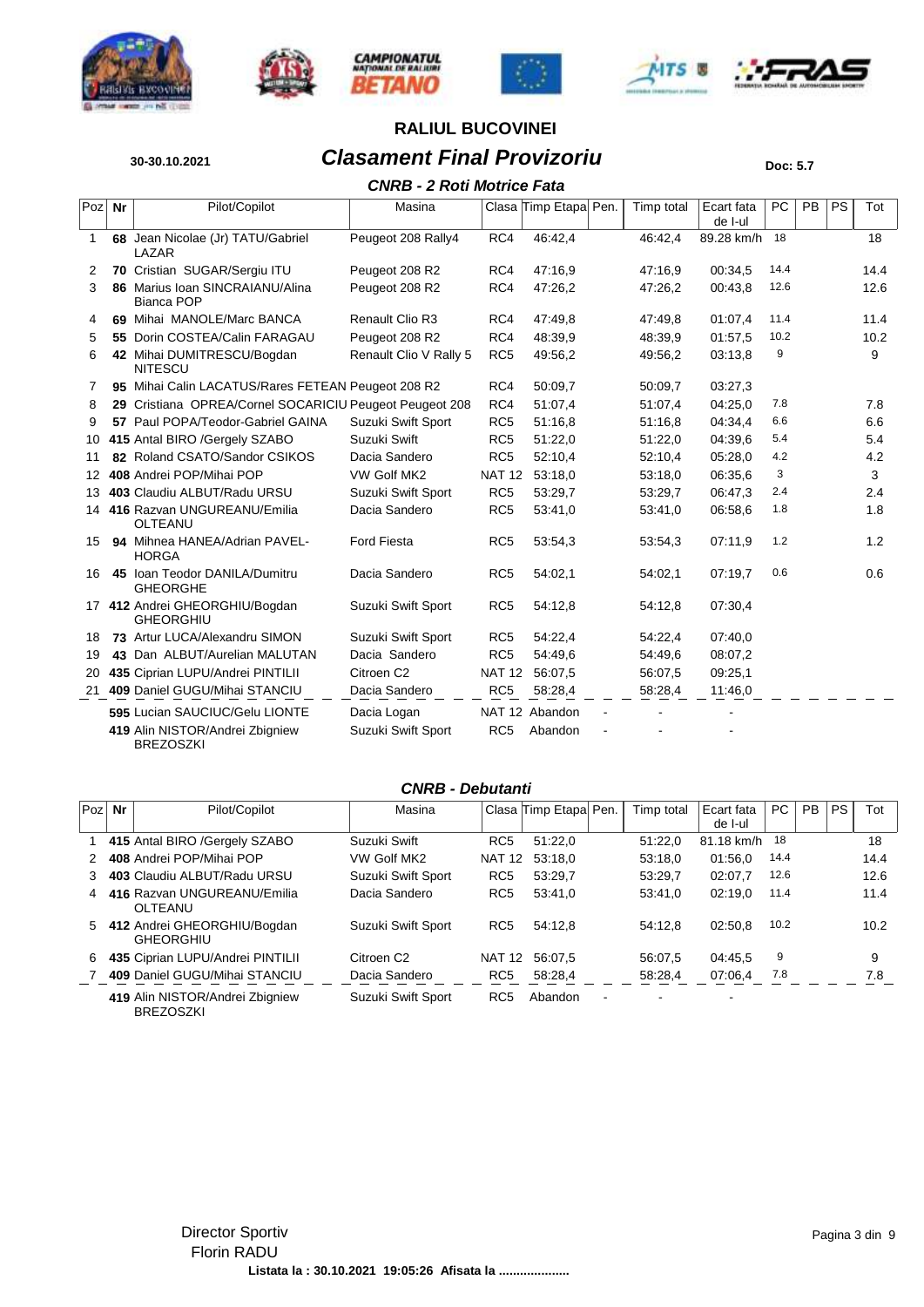











# **30-30.10.2021 Clasament Final Provizoriu Doc: 5.7**

|     |    |                                            | <b>CNRB - Juniori</b> |                 |                       |            |                       |      |           |           |      |
|-----|----|--------------------------------------------|-----------------------|-----------------|-----------------------|------------|-----------------------|------|-----------|-----------|------|
| Poz | Nr | Pilot/Copilot                              | Masina                |                 | Clasa Timp Etapa Pen. | Timp total | Ecart fata<br>de I-ul | PC.  | <b>PB</b> | <b>PS</b> | Tot  |
|     | 68 | Jean Nicolae (Jr) TATU/Gabriel<br>LAZAR    | Peugeot 208 Rally4    | RC4             | 46:42.4               | 46:42.4    | 89.28 km/h            | 18   |           |           | 18   |
| 2   |    | 70 Cristian SUGAR/Sergiu ITU               | Peugeot 208 R2        | RC4             | 47:16.9               | 47:16.9    | 00:34.5               | 14.4 |           |           | 14.4 |
| 3   |    | 57 Paul POPA/Teodor-Gabriel GAINA          | Suzuki Swift Sport    | RC <sub>5</sub> | 51:16.8               | 51:16.8    | 04:34.4               | 12.6 |           |           | 12.6 |
| 4   |    | 82 Roland CSATO/Sandor CSIKOS              | Dacia Sandero         | RC <sub>5</sub> | 52:10.4               | 52:10.4    | 05:28.0               | 11.4 |           |           | 11.4 |
| 5.  |    | 416 Razvan UNGUREANU/Emilia<br>OLTEANU     | Dacia Sandero         | RC <sub>5</sub> | 53:41.0               | 53:41.0    | 06:58.6               | 10.2 |           |           | 10.2 |
| 6.  | 94 | Mihnea HANEA/Adrian PAVEL-<br><b>HORGA</b> | <b>Ford Fiesta</b>    | RC <sub>5</sub> | 53:54.3               | 53:54.3    | 07:11.9               | 9    |           |           | 9    |
|     |    | 73 Artur LUCA/Alexandru SIMON              | Suzuki Swift Sport    | RC <sub>5</sub> | 54:22.4               | 54:22.4    | 07:40.0               | 7.8  |           |           | 7.8  |

## *CNRB - Cupa Dacia*

| Poz | Nr | Pilot/Copilot                                 | Masina        |                 | Clasa Timp Etapa Pen. | Timp total | Ecart fata<br>de I-ul | PC.  | <b>PB</b> | <b>PS</b> | Tot  |
|-----|----|-----------------------------------------------|---------------|-----------------|-----------------------|------------|-----------------------|------|-----------|-----------|------|
|     |    | 82 Roland CSATO/Sandor CSIKOS                 | Dacia Sandero | RC <sub>5</sub> | 52:10.4               | 52:10.4    | 79.93 km/h            | 18   | 2         | 3         | 23   |
|     |    | 416 Razvan UNGUREANU/Emilia<br>OLTEANU        | Dacia Sandero | RC <sub>5</sub> | 53:41.0               | 53:41.0    | 01:30.6               | 14.4 | 2         | 1.2       | 17.6 |
|     | 45 | Ioan Teodor DANILA/Dumitru<br><b>GHEORGHE</b> | Dacia Sandero | RC <sub>5</sub> | 54:02.1               | 54:02.1    | 01:51.7               | 12.6 | 2         | 2.4       | 17   |
| 4   |    | 43 Dan ALBUT/Aurelian MALUTAN                 | Dacia Sandero | RC <sub>5</sub> | 54:49.6               | 54:49.6    | 02:39.2               | 11.4 | 2         | 1.8       | 15.2 |
| 5   |    | 409 Daniel GUGU/Mihai STANCIU                 | Dacia Sandero | RC <sub>5</sub> | 58:28.4               | 58:28.4    | 06:18.0               | 10.2 |           | 0.6       | 12.8 |

#### *CNRB - Cupa Dacia Debutanti*

| Poz | Nr | Pilot/Copilot                          | Masina        |     | Clasa Timp Etapa Pen. | Timp total | Ecart fata<br>de I-ul | $PC$ . | PB. | PS. | $\mathsf{Tot}^-$ |
|-----|----|----------------------------------------|---------------|-----|-----------------------|------------|-----------------------|--------|-----|-----|------------------|
|     |    | 416 Razvan UNGUREANU/Emilia<br>OLTEANU | Dacia Sandero | RC5 | 53:41.0               | 53:41.0    | 77.68 km/h 11.4       |        |     |     | 11.4             |
|     |    | 409 Daniel GUGU/Mihai STANCIU          | Dacia Sandero | RC5 | 58:28.4               | 58:28.4    | 04:47.4               | 10.2   |     |     | 10.2             |

#### *CNRB - Clasa RC2*

| Poz | Nr  | Pilot/Copilot                   | Masina             |                 | Clasa Timp Etapa Pen. | Timp total | Ecart fata<br>de I-ul | PC   | PB | PS. | Tot  |
|-----|-----|---------------------------------|--------------------|-----------------|-----------------------|------------|-----------------------|------|----|-----|------|
|     |     | 12 Sebastian BARBU/Bogdan IANCU | Skoda Fabia Rally2 | RC <sub>2</sub> | 43:58.7               | 43.58.7    | 94.82 km/h            | -18  |    |     | 18   |
|     | 4   | Bogdan MARISCA/Sebastian ITU    | Ford Fiesta R5     | RC <sub>2</sub> | 44:10.9               | 44:10.9    | 00:12.2               | 14.4 |    |     | 14.4 |
|     |     | Dan GIRTOFAN/Tudor MARZA        | Skoda Fabia Rally2 | RC <sub>2</sub> | 44:39.6               | 44:39.6    | 00:40.9               | 12.6 |    |     | 12.6 |
| 4   | 21. | Andrei GIRTOFAN/Doru VRAJA      | Skoda Fabia Rally2 | RC <sub>2</sub> | 45:04.9               | 45:04.9    | 01:06.2               | 11.4 |    |     | 11.4 |
| 5   |     | 38 Jean TATU/Eugen ROTARU       | Skoda Fabia RS     | RC <sub>2</sub> | 45:38.9               | 45:38.9    | 01:40.2               | 10.2 |    |     | 10.2 |
| 6   |     | 72 Bogdan CUZMA/Florin DORCA    | Skoda Fabia R5     | RC <sub>2</sub> | 46:40.0               | 46:40.0    | 02:41.3               | 9    |    |     | 9    |
|     |     | 5 Cristian DOLOFAN/Traian PAVEL | Citroen C3 Rally2  | RC <sub>2</sub> | 47:20.6               | 47:20.6    | 03:21.9               | 7.8  |    |     | 7.8  |
| 8   |     | 13 Eugen CARAGUI/Robert FUS     | Peugeot 208 R5 T16 | RC <sub>2</sub> | 47:45.5               | 47:45.5    | 03:46.8               | 6.6  |    |     | 6.6  |

#### *CNRB - Clasa RC2N*

| $Poz$ Nr | Pilot/Copilot                                                       | Masina                             |      | Clasa Timp Etapa Pen. |       | Timp total | Ecart fata      | PC   | <b>PB</b> | PS. | Tot  |
|----------|---------------------------------------------------------------------|------------------------------------|------|-----------------------|-------|------------|-----------------|------|-----------|-----|------|
|          |                                                                     |                                    |      |                       |       |            | de I-ul         |      |           |     |      |
|          | 6 Adrian TESLOVAN/Vajk-Imre CSEH Mitsubishi Lancer EVO RC2N 47:35.3 |                                    |      |                       |       | 47:35.3    | 87.63 km/h 14.4 |      |           |     | 14.4 |
|          | 63 Razvan TRISNEVSCHI/Traian<br>ARSENESCU                           | Mitsubishi Lancer Evo RC2N 47:39.5 |      |                       |       | 47:39.5    | 00:04.2         | 12.6 |           |     | 12.6 |
|          | 11 Andrei CASCAVAL/Dorin PULPEA                                     | Subaru Impreza N15 RC2N            |      | 48.01.6               |       | 48:01.6    | 00:26.3         | 11.4 |           |     | 11.4 |
|          | 41 Emil VINCZE/Sorin COLCERIU                                       | Mitsuishi Lancer EVO               | RC2N | 56:56.5               | 00:03 | 56:59.5    | 09:24.2         | 10.2 |           |     | 10.2 |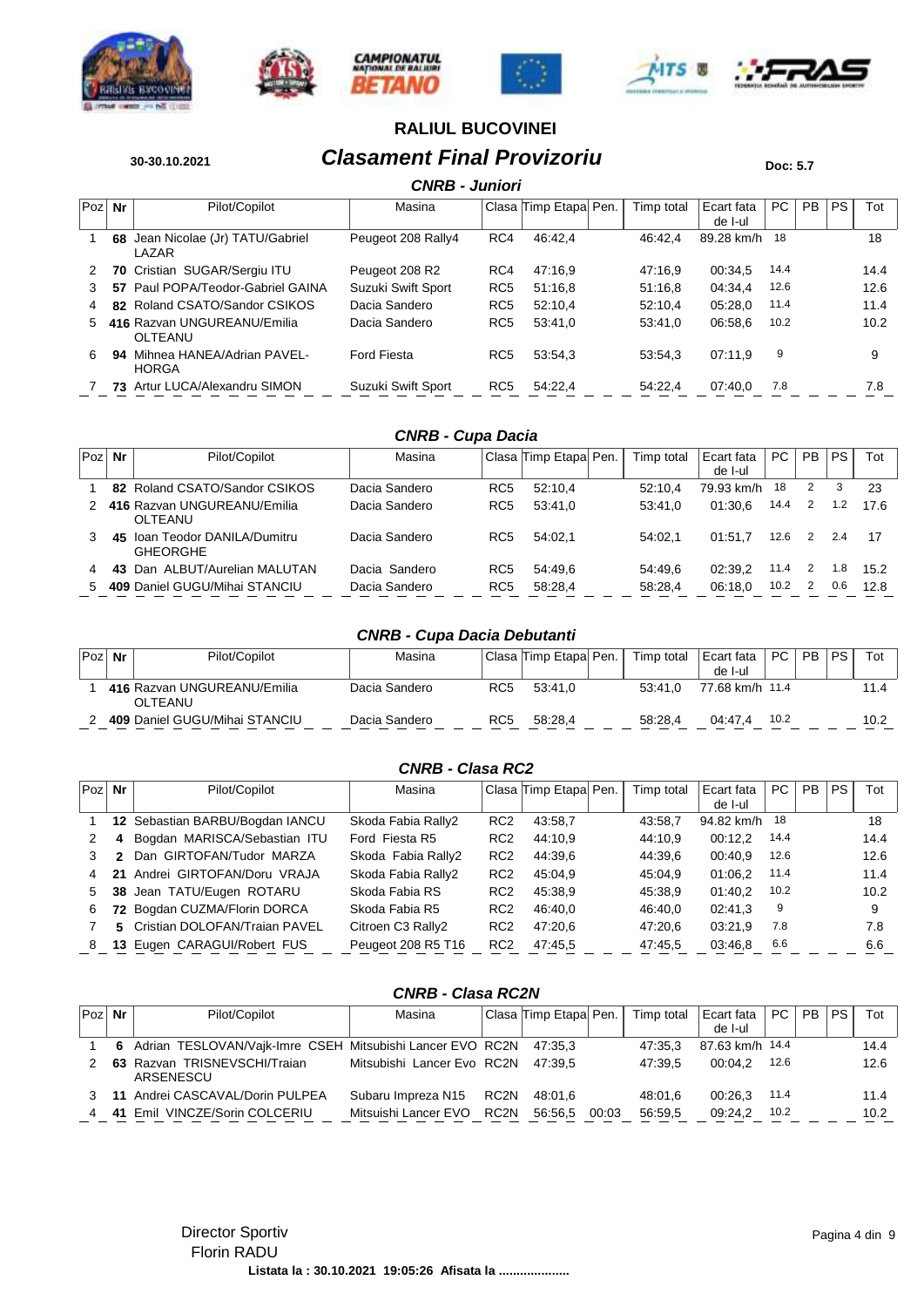











## **30-30.10.2021 Clasament Final Provizoriu Doc: 5.7 RALIUL BUCOVINEI**

## *CNRB - Clasa RC4*

|     | CNRB - Clasa RC4 |                                                         |                    |     |                       |  |            |                       |      |     |           |      |  |  |  |
|-----|------------------|---------------------------------------------------------|--------------------|-----|-----------------------|--|------------|-----------------------|------|-----|-----------|------|--|--|--|
| Poz | Nr               | Pilot/Copilot                                           | Masina             |     | Clasa Timp Etapa Pen. |  | Timp total | Ecart fata<br>de I-ul | PC.  | PB. | <b>PS</b> | Tot  |  |  |  |
|     | 68               | Jean Nicolae (Jr) TATU/Gabriel<br>I AZAR                | Peugeot 208 Rally4 | RC4 | 46:42.4               |  | 46:42.4    | 89.28 km/h            | 18   |     |           | 18   |  |  |  |
| 2   |                  | 70 Cristian SUGAR/Sergiu ITU                            | Peugeot 208 R2     | RC4 | 47:16.9               |  | 47:16.9    | 00:34.5               | 14.4 |     |           | 14.4 |  |  |  |
|     |                  | 86 Marius Ioan SINCRAIANU/Alina<br>Bianca POP           | Peugeot 208 R2     | RC4 | 47:26.2               |  | 47:26,2    | 00:43,8               | 12.6 |     |           | 12.6 |  |  |  |
| 4   |                  | 69 Mihai MANOLE/Marc BANCA                              | Renault Clio R3    | RC4 | 47:49.8               |  | 47:49.8    | 01:07.4               | 11.4 |     |           | 11.4 |  |  |  |
| 5   |                  | 55 Dorin COSTEA/Calin FARAGAU                           | Peugeot 208 R2     | RC4 | 48:39.9               |  | 48:39,9    | 01:57.5               | 10.2 |     |           | 10.2 |  |  |  |
| 6   |                  | 95 Mihai Calin LACATUS/Rares FETEAN Peugeot 208 R2      |                    | RC4 | 50:09.7               |  | 50:09.7    | 03:27.3               |      |     |           |      |  |  |  |
|     |                  | 29 Cristiana OPREA/Cornel SOCARICIU Peugeot Peugeot 208 |                    | RC4 | 51:07.4               |  | 51:07.4    | 04:25.0               | 9    |     |           | 9    |  |  |  |

#### *CNRB - Clasa RC5*

| Poz           | Nr | Pilot/Copilot                                       | Masina                 |                 | Clasa Timp Etapa Pen. | Timp total | Ecart fata | PC   | <b>PB</b> | <b>PS</b> | Tot  |
|---------------|----|-----------------------------------------------------|------------------------|-----------------|-----------------------|------------|------------|------|-----------|-----------|------|
|               |    |                                                     |                        |                 |                       |            | de I-ul    |      |           |           |      |
|               |    | 42 Mihai DUMITRESCU/Bogdan<br><b>NITESCU</b>        | Renault Clio V Rally 5 | RC <sub>5</sub> | 49:56,2               | 49:56,2    | 83.51 km/h | 18   |           |           | 18   |
| $\mathcal{P}$ | 57 | Paul POPA/Teodor-Gabriel GAINA                      | Suzuki Swift Sport     | RC <sub>5</sub> | 51:16.8               | 51:16.8    | 01:20,6    | 14.4 |           |           | 14.4 |
| 3             |    | 415 Antal BIRO / Gergely SZABO                      | Suzuki Swift           | RC <sub>5</sub> | 51:22,0               | 51:22,0    | 01:25.8    | 12.6 |           |           | 12.6 |
| 4             |    | 82 Roland CSATO/Sandor CSIKOS                       | Dacia Sandero          | RC <sub>5</sub> | 52:10,4               | 52:10.4    | 02:14,2    | 11.4 |           |           | 11.4 |
| 5.            |    | 403 Claudiu ALBUT/Radu URSU                         | Suzuki Swift Sport     | RC <sub>5</sub> | 53:29,7               | 53:29,7    | 03:33.5    | 10.2 |           |           | 10.2 |
| 6.            |    | 416 Razvan UNGUREANU/Emilia<br><b>OLTEANU</b>       | Dacia Sandero          | RC <sub>5</sub> | 53:41,0               | 53:41,0    | 03:44,8    | 9    |           |           | 9    |
|               |    | 94 Mihnea HANEA/Adrian PAVEL-<br><b>HORGA</b>       | Ford Fiesta            | RC <sub>5</sub> | 53:54,3               | 53:54,3    | 03:58.1    | 7.8  |           |           | 7.8  |
| 8             | 45 | Ioan Teodor DANILA/Dumitru<br><b>GHEORGHE</b>       | Dacia Sandero          | RC <sub>5</sub> | 54:02.1               | 54:02.1    | 04:05.9    | 6.6  |           |           | 6.6  |
| 9             |    | 412 Andrei GHEORGHIU/Bogdan<br><b>GHEORGHIU</b>     | Suzuki Swift Sport     | RC <sub>5</sub> | 54:12,8               | 54:12,8    | 04:16.6    | 5.4  |           |           | 5.4  |
| 10            | 73 | Artur LUCA/Alexandru SIMON                          | Suzuki Swift Sport     | RC <sub>5</sub> | 54:22,4               | 54:22,4    | 04:26,2    | 4.2  |           |           | 4.2  |
| 11            | 43 | Dan ALBUT/Aurelian MALUTAN                          | Dacia Sandero          | RC <sub>5</sub> | 54:49.6               | 54:49.6    | 04:53.4    | 3    |           |           | 3    |
| 12            |    | 409 Daniel GUGU/Mihai STANCIU                       | Dacia Sandero          | RC <sub>5</sub> | 58:28,4               | 58:28.4    | 08:32,2    | 2.4  |           |           | 2.4  |
|               |    | 419 Alin NISTOR/Andrei Zbigniew<br><b>BREZOSZKI</b> | Suzuki Swift Sport     | RC <sub>5</sub> | Abandon               |            |            |      |           |           |      |

#### *CNRB - Clasa NAT 11*

| Poz Nr | Pilot/Copilot                                   | Masina                               |        | Clasa Timp Etapa Pen. | Timp total | Ecart fata | PC   | <b>PB</b> | <b>PS</b> | Tot  |
|--------|-------------------------------------------------|--------------------------------------|--------|-----------------------|------------|------------|------|-----------|-----------|------|
|        |                                                 |                                      |        |                       |            | de I-ul    |      |           |           |      |
|        | 40 Marcel Teodor CIOLTAN/loan<br>Alexandru POPA | Subaru Impreza WRX NAT 11 46:55,8    |        |                       | 46:55.8    | 88.86 km/h | - 18 |           |           | 18   |
| 2      | 301 Paul CIUBOTARIU/Eugen<br><b>TALPALARIU</b>  | Subaru Impreza                       |        | NAT 11 47:14.8        | 47:14.8    | 00:19.0    | 14.4 |           |           | 14.4 |
|        | 81 Bogdan NASTASE/Delia NASTASE                 | Mitsubishi Lancer Evo NAT 11 47:18,2 |        |                       | 47:18.2    | 00:22.4    | 12.6 |           |           | 12.6 |
|        | 53 Razvan NECHIFOR/Levente MAG                  | Mitsubishi Lancer Evo NAT 11         |        | 48:38.2               | 48:38.2    | 01:42.4    | 11.4 |           |           | 11.4 |
| 5      | 75 Dragos POPA/Vlad COLCERIU                    | Subaru Impreza                       | NAT 11 | 49:12.8               | 49:12.8    | 02:17.0    | 10.2 |           |           | 10.2 |

#### *CNRB - Clasa NAT 12*

| Poz Nr | Pilot/Copilot                    | Masina      | Clasa Timp Etapal Pen. |        | Timp total               | Ecart fata<br>de I-ul    | PC   PB   PS |  | Tot  |
|--------|----------------------------------|-------------|------------------------|--------|--------------------------|--------------------------|--------------|--|------|
|        | 408 Andrei POP/Mihai POP         | VW Golf MK2 | NAT 12 53:18.0         |        | 53:18.0                  | 78.24 km/h 12.6          |              |  | 12.6 |
|        | 435 Ciprian LUPU/Andrei PINTILII | Citroen C2  | NAT 12 56:07.5         |        | 56:07.5                  | 02:49.5                  | 11.4         |  | 11.4 |
|        | 595 Lucian SAUCIUC/Gelu LIONTE   | Dacia Logan | NAT 12 Abandon         | $\sim$ | $\overline{\phantom{a}}$ | $\overline{\phantom{0}}$ |              |  |      |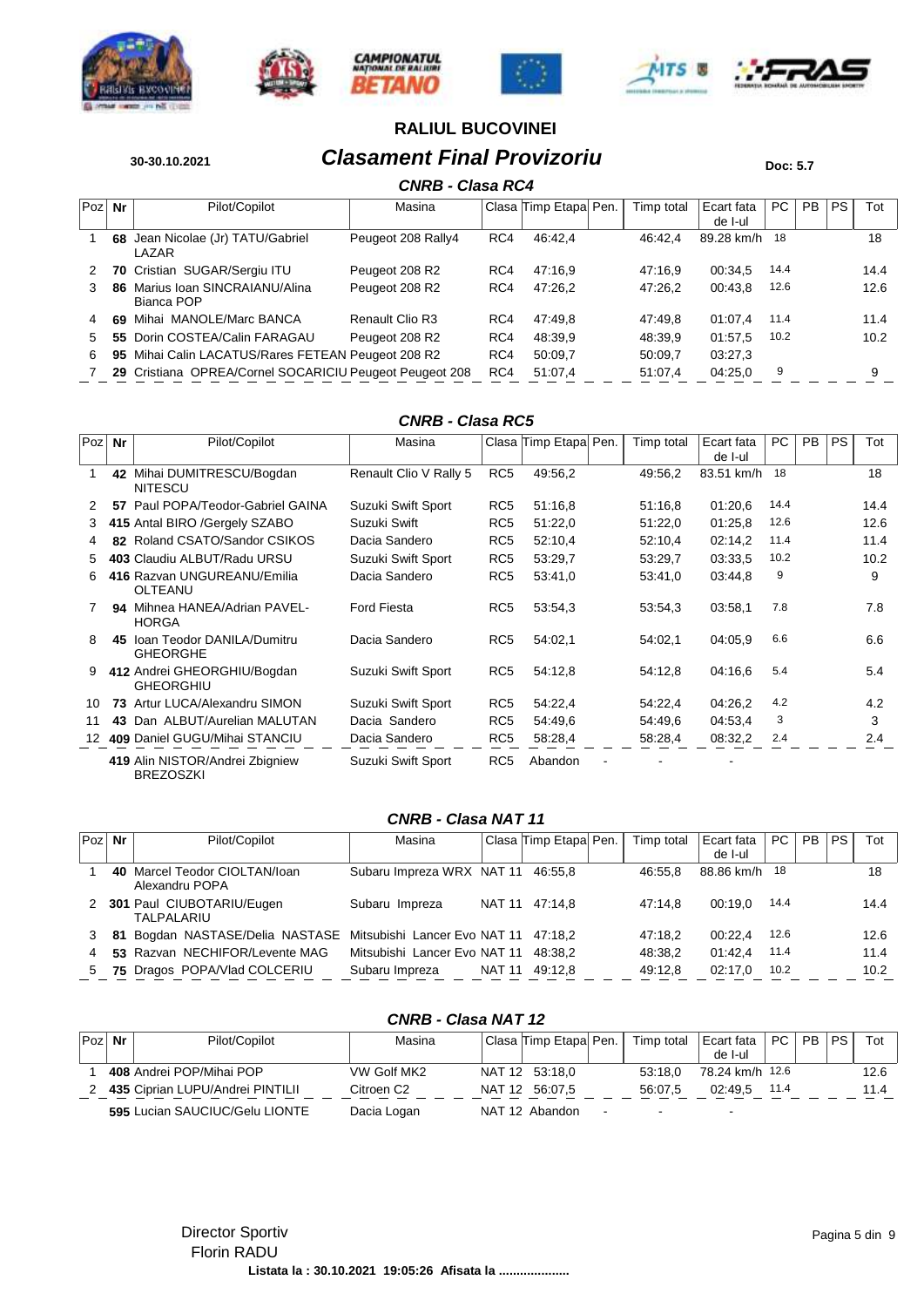











## **30-30.10.2021 Clasament Final Provizoriu Doc: 5.7**

|     |     |                                                 | <b>Open CNRB/Asfalt</b>      |                  |                       |            |                       |      |           |           |      |  |
|-----|-----|-------------------------------------------------|------------------------------|------------------|-----------------------|------------|-----------------------|------|-----------|-----------|------|--|
| Poz | Nr  | Pilot/Copilot                                   | Masina                       |                  | Clasa Timp Etapa Pen. | Timp total | Ecart fata<br>de I-ul | PC   | <b>PB</b> | <b>PS</b> | Tot  |  |
|     | 12  | Sebastian BARBU/Bogdan IANCU                    | Skoda Fabia Rally2           | RC <sub>2</sub>  | 43:58,7               | 43:58,7    | 94.82 km/h            | 18   |           |           | 18   |  |
| 2   | 4   | Bogdan MARISCA/Sebastian ITU                    | Ford Fiesta R5               | RC <sub>2</sub>  | 44:10,9               | 44:10.9    | 00:12,2               | 14.4 |           |           | 14.4 |  |
| 3   | 38  | Jean TATU/Eugen ROTARU                          | Skoda Fabia RS               | RC <sub>2</sub>  | 45:38.9               | 45:38.9    | 01:40,2               | 12.6 |           |           | 12.6 |  |
| 4   | 72  | Bogdan CUZMA/Florin DORCA                       | Skoda Fabia R5               | RC <sub>2</sub>  | 46:40,0               | 46:40,0    | 02:41.3               | 11.4 |           |           | 11.4 |  |
| 5   | 5   | Cristian DOLOFAN/Traian PAVEL                   | Citroen C3 Rally2            | RC <sub>2</sub>  | 47:20.6               | 47:20.6    | 03:21,9               | 10.2 |           |           | 10.2 |  |
| 6   | 6   | Adrian TESLOVAN/Vajk-Imre CSEH                  | Mitsubishi Lancer EVO        | RC <sub>2N</sub> | 47:35.3               | 47:35.3    | 03:36.6               | 9    |           |           | 9    |  |
|     | 63. | Razvan TRISNEVSCHI/Traian<br>ARSENESCU          | Mitsubishi Lancer Evo        | RC2N             | 47:39.5               | 47:39.5    | 03:40.8               | 7.8  |           |           | 7.8  |  |
| 8   | 13  | Eugen CARAGUI/Robert FUS                        | Peugeot 208 R5 T16           | RC <sub>2</sub>  | 47:45,5               | 47:45.5    | 03:46.8               | 6.6  |           |           | 6.6  |  |
| 9   | 11  | Andrei CASCAVAL/Dorin PULPEA                    | Subaru Impreza N15           | RC <sub>2N</sub> | 48:01.6               | 48:01.6    | 04:02.9               | 5.4  |           |           | 5.4  |  |
| 10  | 53  | Razvan NECHIFOR/Levente MAG                     | Mitsubishi Lancer Evo NAT 11 |                  | 48:38,2               | 48:38.2    | 04:39.5               | 4.2  |           |           | 4.2  |  |
| 11  | 95  | Mihai Calin LACATUS/Rares FETEAN Peugeot 208 R2 |                              | RC4              | 50:09.7               | 50:09.7    | 06:11.0               |      |           |           |      |  |
| 12  |     | 415 Antal BIRO /Gergely SZABO                   | Suzuki Swift                 | RC <sub>5</sub>  | 51:22,0               | 51:22,0    | 07:23,3               | 3    |           |           | 3    |  |
| 13  | 73  | Artur LUCA/Alexandru SIMON                      | Suzuki Swift Sport           | RC <sub>5</sub>  | 54:22,4               | 54:22,4    | 10:23,7               | 2.4  |           |           | 2.4  |  |
| 14  |     | 435 Ciprian LUPU/Andrei PINTILII                | Citroen C <sub>2</sub>       | <b>NAT 12</b>    | 56:07.5               | 56:07.5    | 12:08.8               | 1.8  |           |           | 1.8  |  |
| 15  |     | 409 Daniel GUGU/Mihai STANCIU                   | Dacia Sandero                | RC <sub>5</sub>  | 58:28,4               | 58:28,4    | 14:29,7               | 1.2  |           |           | 1.2  |  |
|     |     | 595 Lucian SAUCIUC/Gelu LIONTE                  | Dacia Logan                  |                  | NAT 12 Abandon        |            |                       |      |           |           |      |  |

#### *General CNRB/Asfalt (clasele 1-10)*

| Poz | Nr | Pilot/Copilot                                   | Masina                     |                  | Clasa Timp Etapa Pen. | Timp total | Ecart fata | PC   | <b>PB</b> | <b>PS</b> | Tot  |
|-----|----|-------------------------------------------------|----------------------------|------------------|-----------------------|------------|------------|------|-----------|-----------|------|
|     |    |                                                 |                            |                  |                       |            | de I-ul    |      |           |           |      |
|     |    | 12 Sebastian BARBU/Bogdan IANCU                 | Skoda Fabia Rally2         | RC <sub>2</sub>  | 43:58,7               | 43:58,7    | 94.82 km/h | 18   | 3         | 3         | 24   |
| 2   | 4  | Bogdan MARISCA/Sebastian ITU                    | Ford Fiesta R5             | RC <sub>2</sub>  | 44:10.9               | 44:10.9    | 00:12.2    | 14.4 | 2.4       | 2.4       | 19.2 |
| 3   | 38 | Jean TATU/Eugen ROTARU                          | Skoda Fabia RS             | RC <sub>2</sub>  | 45:38.9               | 45:38.9    | 01:40,2    | 12.6 | 1.8       | 1.8       | 16.2 |
| 4   |    | Bogdan CUZMA/Florin DORCA                       | Skoda Fabia R5             | RC <sub>2</sub>  | 46:40.0               | 46:40.0    | 02:41.3    | 11.4 | 1.2       | 1.2       | 13.8 |
| 5.  | 5  | Cristian DOLOFAN/Traian PAVEL                   | Citroen C3 Rally2          | RC <sub>2</sub>  | 47:20.6               | 47:20.6    | 03:21.9    | 10.2 | 0.6       | 0.6       | 11.4 |
| 6   | 6  | Adrian TESLOVAN/Vajk-Imre CSEH                  | Mitsubishi Lancer EVO RC2N |                  | 47:35.3               | 47:35.3    | 03:36.6    | 9    |           |           | 9    |
|     |    | 63 Razvan TRISNEVSCHI/Trajan<br>ARSENESCU       | Mitsubishi Lancer Evo RC2N |                  | 47:39.5               | 47:39.5    | 03:40.8    | 7.8  |           |           | 7.8  |
| 8   |    | 13 Eugen CARAGUI/Robert FUS                     | Peugeot 208 R5 T16         | RC <sub>2</sub>  | 47:45.5               | 47:45.5    | 03:46.8    | 6.6  |           |           | 6.6  |
| 9   |    | 11 Andrei CASCAVAL/Dorin PULPEA                 | Subaru Impreza N15         | RC <sub>2N</sub> | 48:01.6               | 48:01.6    | 04:02.9    | 5.4  |           |           | 5.4  |
| 10  | 95 | Mihai Calin LACATUS/Rares FETEAN Peugeot 208 R2 |                            | RC4              | 50:09.7               | 50:09.7    | 06:11.0    |      |           |           |      |
| 11  |    | 415 Antal BIRO /Gergely SZABO                   | Suzuki Swift               | RC <sub>5</sub>  | 51:22,0               | 51:22,0    | 07:23,3    | 4.2  |           |           | 4.2  |
| 12  |    | 73 Artur LUCA/Alexandru SIMON                   | Suzuki Swift Sport         | RC <sub>5</sub>  | 54:22,4               | 54:22,4    | 10:23,7    | 3    |           |           | 3    |
| 13  |    | 435 Ciprian LUPU/Andrei PINTILII                | Citroen C <sub>2</sub>     | <b>NAT 12</b>    | 56:07.5               | 56:07.5    | 12:08.8    | 2.4  |           |           | 2.4  |
|     |    | 14 409 Daniel GUGU/Mihai STANCIU                | Dacia Sandero              | RC <sub>5</sub>  | 58:28,4               | 58:28,4    | 14:29,7    | 1.8  |           |           | 1.8  |

#### *CNRB/Asfalt - 2 Roti Motrice Fata*

|   | $Poz$ Nr | Pilot/Copilot                                      | Masina                 |                 | Clasa Timp Etapa Pen. |                          | Timp total | Ecart fata | PC.  | <b>PB</b> | <b>PS</b> | Tot  |
|---|----------|----------------------------------------------------|------------------------|-----------------|-----------------------|--------------------------|------------|------------|------|-----------|-----------|------|
|   |          |                                                    |                        |                 |                       |                          |            | de I-ul    |      |           |           |      |
|   |          | 95 Mihai Calin LACATUS/Rares FETEAN Peugeot 208 R2 |                        | RC4             | 50:09.7               |                          | 50:09.7    | 83.13 km/h |      |           |           |      |
| 2 |          | 415 Antal BIRO /Gergely SZABO                      | Suzuki Swift           | RC <sub>5</sub> | 51:22.0               |                          | 51:22.0    | 01:12.3    | 18   |           |           | 18   |
|   |          | 73 Artur LUCA/Alexandru SIMON                      | Suzuki Swift Sport     | RC <sub>5</sub> | 54:22.4               |                          | 54:22.4    | 04:12.7    | 14.4 |           |           | 14.4 |
| 4 |          | 435 Ciprian LUPU/Andrei PINTILII                   | Citroen C <sub>2</sub> |                 | NAT 12 56:07.5        |                          | 56:07.5    | 05:57.8    | 12.6 |           |           | 12.6 |
| 5 |          | 409 Daniel GUGU/Mihai STANCIU                      | Dacia Sandero          | RC <sub>5</sub> | 58:28.4               |                          | 58:28.4    | 08:18.7    | 11.4 |           |           | 11.4 |
|   |          | 595 Lucian SAUCIUC/Gelu LIONTE                     | Dacia Logan            |                 | NAT 12 Abandon        | $\overline{\phantom{a}}$ |            |            |      |           |           |      |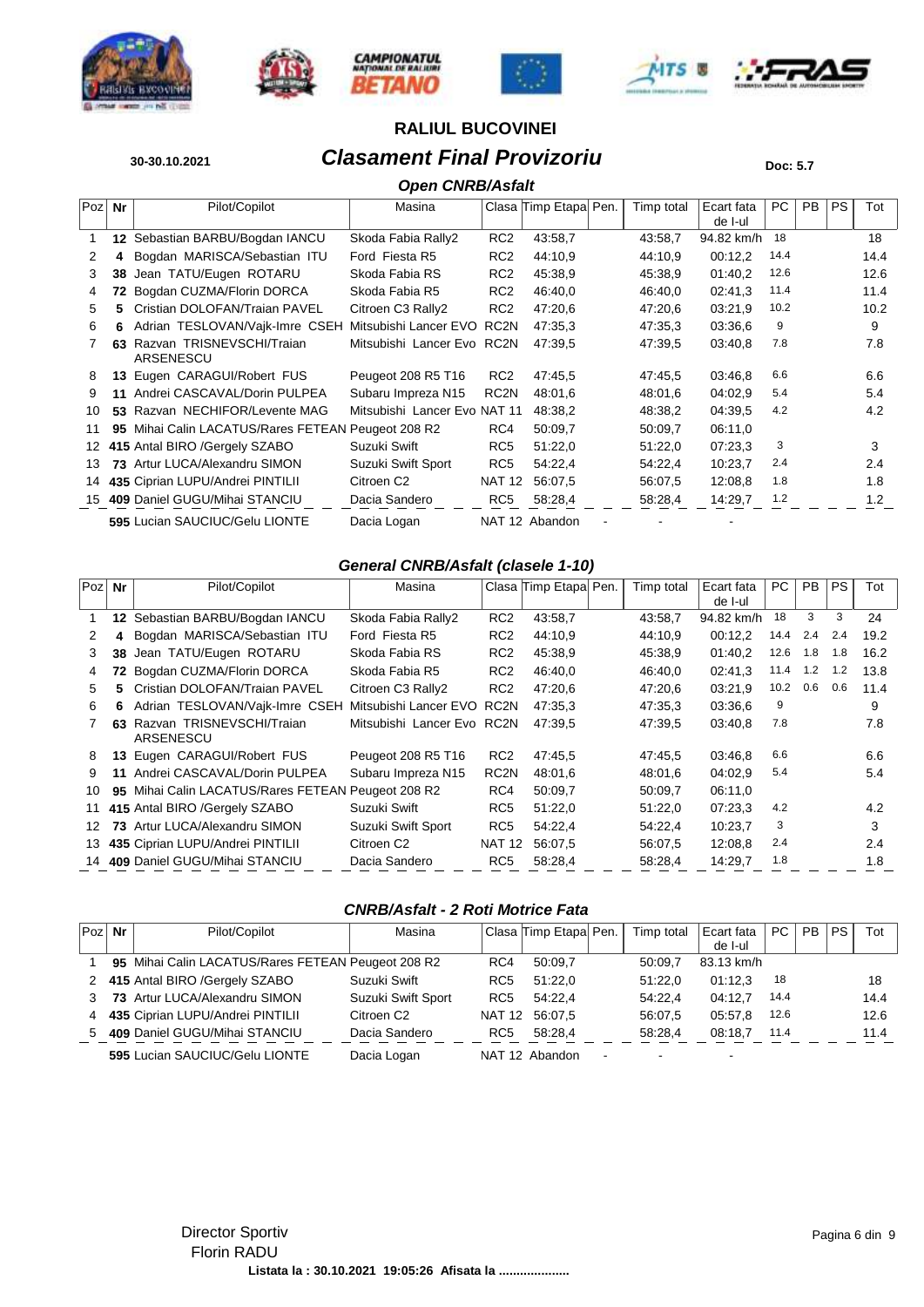











## **30-30.10.2021 Clasament Final Provizoriu Doc: 5.7**

## *CNRB/Asfalt - Debutanti*

|        |                                    | <i>UNIVASIO</i> N | <i>- D</i> uvuuni |                        |            |                 |        |       |      |
|--------|------------------------------------|-------------------|-------------------|------------------------|------------|-----------------|--------|-------|------|
| Poz Nr | Pilot/Copilot                      | Masina            |                   | Clasa Timp Etapal Pen. | Timp total | Ecart fata      | PC     | PB PS | Tot  |
|        |                                    |                   |                   |                        |            | de I-ul         |        |       |      |
|        | 415 Antal BIRO / Gergely SZABO     | Suzuki Swift      | RC <sub>5</sub>   | 51:22.0                | 51:22.0    | 81.18 km/h 12.6 |        |       | 12.6 |
|        | 2 435 Ciprian LUPU/Andrei PINTILII | Citroen C2        |                   | NAT 12 56:07.5         | 56:07.5    | 04:45.5         | - 11.4 |       | 11.4 |
|        | 409 Daniel GUGU/Mihai STANCIU      | Dacia Sandero     | RC <sub>5</sub>   | 58:28.4                | 58:28.4    | 07:06.4         | 10.2   |       | 10.2 |

#### *CNRB/Asfalt - Juniori*

| Poz. | Nr | Pilot/Copilot              | Masina             | Clasa | Etapal<br>Timp | ' Pen. | Timp<br>total | Ecart fata    | PC.  | <b>PR</b> | DC | Tou   |
|------|----|----------------------------|--------------------|-------|----------------|--------|---------------|---------------|------|-----------|----|-------|
|      |    |                            |                    |       |                |        |               | de I-ul       |      |           |    |       |
|      |    | Artur LUCA/Alexandru SIMON | Suzuki Swift Sport | RC5   | 54:22.         |        | 54:22.4       | 76.69<br>km/h | 10.2 |           |    | ∣ ∪.∠ |

#### *CNRB/Asfalt - Clasa RC2*

| $Poz$ Nr | Pilot/Copilot                   | Masina             |                 | Clasa Timp Etapa Pen. | Timp total | Ecart fata | PC.  | <b>PB</b> | <b>PS</b> | Tot  |
|----------|---------------------------------|--------------------|-----------------|-----------------------|------------|------------|------|-----------|-----------|------|
|          |                                 |                    |                 |                       |            | de I-ul    |      |           |           |      |
|          | 12 Sebastian BARBU/Bogdan IANCU | Skoda Fabia Rally2 | RC <sub>2</sub> | 43:58.7               | 43:58.7    | 94.82 km/h | -18  |           |           | 18   |
|          | 4 Bogdan MARISCA/Sebastian ITU  | Ford Fiesta R5     | RC <sub>2</sub> | 44:10.9               | 44:10.9    | 00:12.2    | 14.4 |           |           | 14.4 |
|          | 38 Jean TATU/Eugen ROTARU       | Skoda Fabia RS     | RC <sub>2</sub> | 45:38.9               | 45:38.9    | 01:40.2    | 12.6 |           |           | 12.6 |
| 4        | 72 Bogdan CUZMA/Florin DORCA    | Skoda Fabia R5     | RC <sub>2</sub> | 46:40.0               | 46:40.0    | 02:41.3    | 11.4 |           |           | 11.4 |
| 5.       | 5 Cristian DOLOFAN/Traian PAVEL | Citroen C3 Rally2  | RC <sub>2</sub> | 47:20.6               | 47:20.6    | 03:21.9    | 10.2 |           |           | 10.2 |
| 6.       | 13 Eugen CARAGUI/Robert FUS     | Peugeot 208 R5 T16 | RC <sub>2</sub> | 47:45.5               | 47:45.5    | 03:46.8    | 9    |           |           | 9    |

#### *CNRB/Asfalt - Clasa RC2N*

| $Poz$ Nr |    | Pilot/Copilot                                                       | Masina                             |      | Clasa Timp Etapa Pen. | Timp total | Ecart fata<br>de I-ul | PC   | <b>PB</b> | PS. | Tot  |
|----------|----|---------------------------------------------------------------------|------------------------------------|------|-----------------------|------------|-----------------------|------|-----------|-----|------|
|          |    | 6 Adrian TESLOVAN/Vaik-Imre CSEH Mitsubishi Lancer EVO RC2N 47:35.3 |                                    |      |                       | 47:35.3    | 87.63 km/h 12.6       |      |           |     | 12.6 |
|          |    | 63 Razvan TRISNEVSCHI/Traian<br>ARSENESCU                           | Mitsubishi Lancer Evo RC2N 47:39.5 |      |                       | 47:39.5    | 00:04.2               | 11.4 |           |     | 11.4 |
|          | 11 | Andrei CASCAVAL/Dorin PULPEA                                        | Subaru Impreza N15                 | RC2N | 48:01.6               | 48:01.6    | 00:26.3               | 10.2 |           |     | 10.2 |

#### *CNRB/Asfalt - Clasa RC4*

| Poz | Nr | Pilot/Copilot                                   | Masina | Clasa | Timp Etapa | <sup>∃</sup> Pen. | Timp.<br>total | Ecart fata<br>de<br>-l-ul | PC. | <b>PB</b> | PS | Tot |
|-----|----|-------------------------------------------------|--------|-------|------------|-------------------|----------------|---------------------------|-----|-----------|----|-----|
|     | 95 | Mihai Calin LACATUS/Rares FETEAN Peugeot 208 R2 |        | RC4   | 50:09.     |                   | 50:09.7        | 13 km/h<br>83.            |     |           |    |     |

#### *CNRB/Asfalt - Clasa RC5*

| $Poz$ Nr | Pilot/Copilot                 | Masina             |     | Clasa Timp Etapa Pen. | Timp total | Ecart fata<br>de I-ul | <b>PC</b> | <b>PB</b> | PS. | Tot  |
|----------|-------------------------------|--------------------|-----|-----------------------|------------|-----------------------|-----------|-----------|-----|------|
|          | 415 Antal BIRO /Gergely SZABO | Suzuki Swift       | RC5 | 51:22.0               | 51:22.0    | 81.18 km/h 12.6       |           |           |     | 12.6 |
|          | 73 Artur LUCA/Alexandru SIMON | Suzuki Swift Sport | RC5 | 54:22.4               | 54:22.4    | 03:00.4               | 11.4      |           |     | 11.4 |
|          | 409 Daniel GUGU/Mihai STANCIU | Dacia Sandero      | RC5 | 58:28.4               | 58:28.4    | 07:06.4               | 10.2      |           |     | 10.2 |

#### *CNRB/Asfalt - Clasa NAT 11*

| Poz. | Nr | Pilot/Copilot                  | Masina                          | Clasa | Timp Etapa | ' Pen. | Timp total | Ecart fata       | <b>PC</b> | <b>PB</b> | DQ | Tol   |
|------|----|--------------------------------|---------------------------------|-------|------------|--------|------------|------------------|-----------|-----------|----|-------|
|      |    |                                |                                 |       |            |        |            | de<br>l-ul       |           |           |    |       |
|      | Ju | NECHIFOR/Levente MAG<br>Razvan | Mitsubishi<br>Lancer Evo NAT 11 |       | 48:38,2    |        | 48:38,2    | 85.<br>74 km/h . | 10.2      |           |    | 1 V.Z |

#### *CNRB/Asfalt - Clasa NAT 12*

| $Poz$ Nr | Pilot/Copilot                    | Masina      |        | Clasa Timp Etapal Pen. | Timp total | Ecart fata<br>de I-ul | PC <sub>1</sub> | <b>PB</b> | <b>PS</b> | Tot |
|----------|----------------------------------|-------------|--------|------------------------|------------|-----------------------|-----------------|-----------|-----------|-----|
|          | 435 Ciprian LUPU/Andrei PINTILII | Citroen C2  | NAT 12 | 56:07.5                | 56:07.5    | 74.3 km/h 11.4        |                 |           |           |     |
|          | 595 Lucian SAUCIUC/Gelu LIONTE   | Dacia Logan |        | NAT 12 Abandon         |            |                       |                 |           |           |     |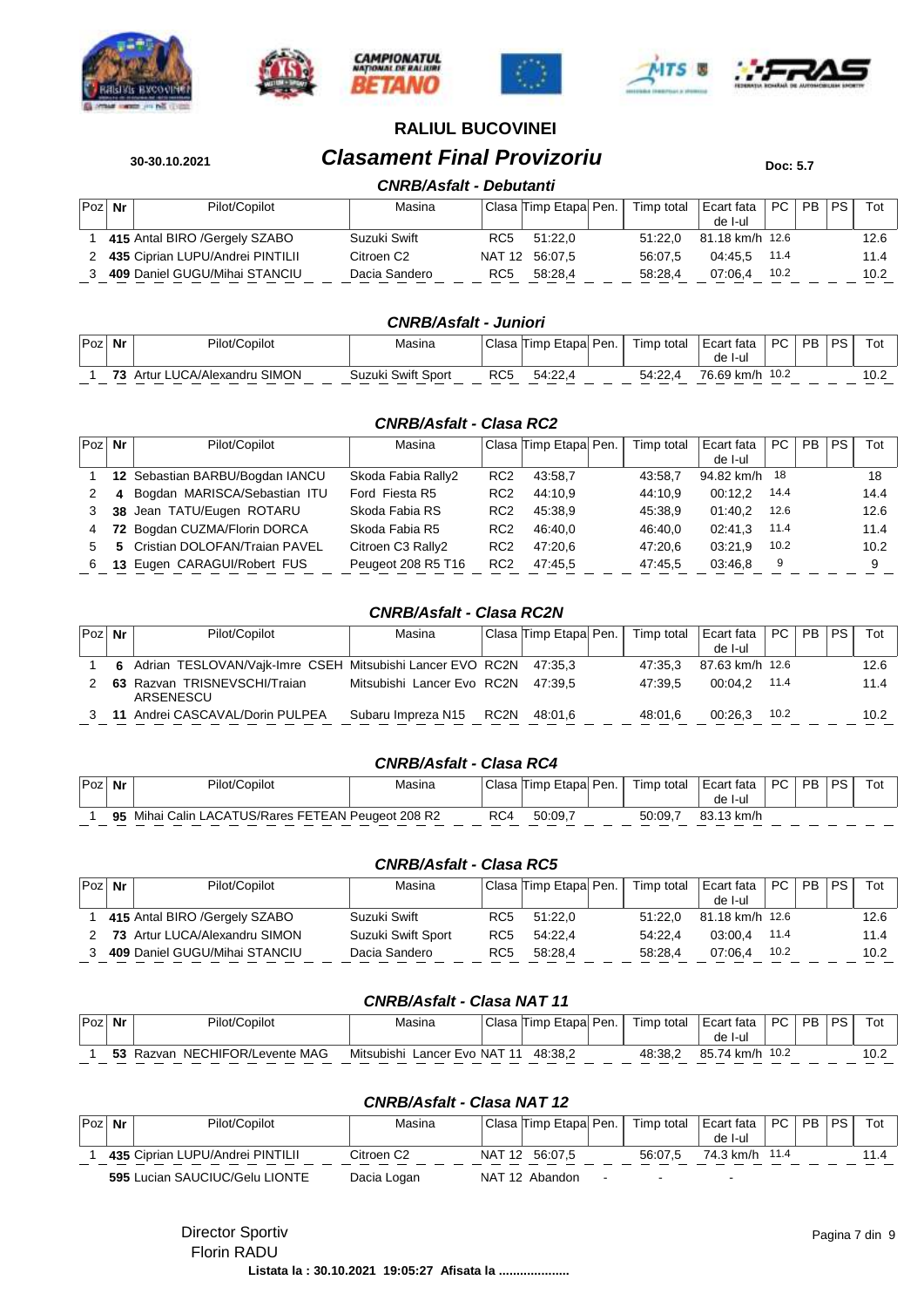









**30-30.10.2021 Clasament Final Provizoriu Doc: 5.7** 

|          | CNRVIB - Categoria I1 |                                         |                 |  |                          |  |            |                          |     |           |           |     |  |
|----------|-----------------------|-----------------------------------------|-----------------|--|--------------------------|--|------------|--------------------------|-----|-----------|-----------|-----|--|
| $Poz$ Nr |                       | Pilot/Copilot                           | Masina          |  | 'Clasa  Timp Etapa  Pen. |  | Timp total | Ecart fata<br>de I-ul    | PC. | <b>PB</b> | <b>PS</b> | Tot |  |
|          |                       | 209 Levente KOVACS/Alexandru<br>NEUMANN | Ford Escort     |  | 0.57:02.3                |  |            | 00:57:02.3 73.11 km/h 25 |     |           |           |     |  |
|          |                       | 204 Lorincz BORBELY/Sonja BORBELY       | <b>BMW 1602</b> |  | 1:01:32.7                |  | 01:01:32.7 | 04:30.4                  | 18  |           |           |     |  |

| CNRVIB - Clasa A3 + B3 |  |  |  |
|------------------------|--|--|--|
|------------------------|--|--|--|

| $Poz$ Nr | Pilot/Copilot                           | Masina          | Clasa   Timp Etapa   Pen. | Timp total | Ecart fata<br>de I-ul    | PC. | <b>PB</b> | <b>PS</b> | Tot |
|----------|-----------------------------------------|-----------------|---------------------------|------------|--------------------------|-----|-----------|-----------|-----|
|          | 209 Levente KOVACS/Alexandru<br>NEUMANN | Ford Escort     | 0.57:02.3                 |            | 00:57:02.3 73.11 km/h 25 |     |           |           | 25  |
|          | 204 Lorincz BORBELY/Sonia BORBELY       | <b>BMW 1602</b> | 1:01:32.7                 | 01:01:32.7 | 04:30.4                  | 18  |           |           |     |

#### *CNR2-B - Grupa A*

| Poz | Nr | Pilot/Copilot                                      | Masina                    |                | Clasa Timp Etapa Pen. |                | Timp total | Ecart fata<br>de I-ul | PC   | PB | PS  | Tot  |
|-----|----|----------------------------------------------------|---------------------------|----------------|-----------------------|----------------|------------|-----------------------|------|----|-----|------|
| 1   |    | 130 Daniel GRAMADA/Vlad COSMA                      | Peugeot 208 R2            | A1             | 0:50:14.3             |                | 00:50:14,3 | 83 km/h               | 36   |    | 6   | 42   |
| 2   |    | 141 George Catalin IENASEL/Viorel<br><b>VOINEA</b> | Mini Cooper S             | A <sub>2</sub> | 0:50:16.3             |                | 00:50:16.3 | 00:02,0               | 28.8 |    | 4.8 | 33.6 |
| З   |    | 119 Cristian CIOBOTEA/Catalin FRINTU               | <b>Renault Clio</b>       | A <sub>2</sub> | 0:51:13.6             |                | 00:51:13.6 | 00:59,3               | 25.2 |    | 3.6 | 28.8 |
| 4   |    | 107 Peter HAVRILLA/Iulian MARCUS                   | Seat Leon                 | A2             | 0:52:23.4             |                | 00:52:23,4 | 02:09.1               | 22.8 |    | 2.4 | 25.2 |
| 5   |    | 117 George HOBJILA/Andrei ANDRUS                   | BMW 320 I                 | A <sub>2</sub> | 0:53:30,6             |                | 00:53:30.6 | 03:16.3               | 20.4 |    | 1.2 | 21.6 |
| 6   |    | 120 Radu REY/Julian ICHIM                          | Peugeot 208               | A <sub>1</sub> | 0:54:19.3             |                | 00:54:19.3 | 04:05.0               | 18   |    |     | 18   |
| 7   |    | 155 Sebastian SCIRLET/Eduard<br><b>ZAMFIRACHE</b>  | Dacia Sandero             | A <sub>1</sub> | 0:54:48.4 00:06       |                | 00:54:54.4 | 04:40.1               | 15.6 |    |     | 15.6 |
| 8   |    | 185 Alexandru CORNEA/Dorian<br><b>FAZAKAS</b>      | Suzuki Swift              | A <sub>1</sub> | 0.54.54.8             |                | 00:54:54.8 | 04:40,5               | 13.2 |    |     | 13.2 |
| 9   |    | 124 Andrei Vasile POP/Matei BLAGA                  | Opel Corsa B              | A <sub>1</sub> | 0.56.31,8             |                | 00:56:31,8 | 06:17.5               | 10.8 |    |     | 10.8 |
| 10  |    | 596 Danut MANOLE/Florin VALENAS                    | <b>Renault Clio Sport</b> | A2             | 0:56:56.8             |                | 00:56:56.8 | 06:42,5               |      |    |     |      |
| 11  |    | 599 Ovidiu PASCA/Dan SONCUTEAN                     | <b>Ford Fiesta</b>        | A <sub>3</sub> | 0:56:57.4             |                | 00:56:57.4 | 06:43.1               |      |    |     |      |
| 12  |    | 195 Matei GHIBAN/Octavian BOSTAN                   | Dacia Logan               | A <sub>3</sub> | 0:56:58.0             |                | 00:56:58.0 | 06:43,7               | 8.4  |    |     | 8.4  |
| 13  |    | 127 Ioan ROGOZ/Anamaria GUSTOI                     | <b>Renault Clio</b>       | A <sub>1</sub> | 0.57:41,1             |                | 00:57:41.1 | 07:26.8               | 6    |    |     | 6    |
| 14  |    | 109 Catalin CATANA/Florin VASILIUL                 | Dacia Logan               | A <sub>3</sub> | 0:57:53.0             |                | 00:57:53.0 | 07:38.7               | 4.8  |    |     | 4.8  |
| 15  |    | 136 Vlad PIEPTU/George MARCU                       | Suzuki Ignis Sport        | A <sub>3</sub> | 0:58:20.7             |                | 00:58:20,7 | 08:06.4               | 3.6  |    |     | 3.6  |
| 16  |    | 519 Adrian LASAI/Dacian DICU                       | Dacia Logan               | A <sub>1</sub> | 0:58:32,5             |                | 00:58:32,5 | 08:18,2               |      |    |     |      |
|     |    | 17 144 Cristian TOADER/Adrian RUSU                 | Seat Ibiza TDI            | A <sub>2</sub> | 1:05:31,8             |                | 01:05:31.8 | 15:17,5               | 2.4  |    |     | 2.4  |
|     |    | 570 Adrian MADUTA/Calin Daniel<br>PARASCHIV        | Audi A3                   | A <sub>2</sub> | Abandon               |                |            |                       |      |    |     |      |
|     |    | 558 Botond BALASZ/Stefan BARCOCZI                  | Dacia Logan               | A <sub>2</sub> | Abandon               |                |            |                       |      |    |     |      |
|     |    | 140 Mircea FANATAN/Cristian FANATAN                | <b>Renault Clio</b>       | A2             | Abandon               | ä,             |            |                       |      |    |     |      |
|     |    | 131 Renado ANGHEL/Bogdan DARAGIU                   | Honda Civic               | A <sub>1</sub> | Abandon               | $\overline{a}$ |            |                       |      |    |     |      |
|     |    | 121 Eduard GEORGESCU/Alin COSMAN                   | <b>VW Golf</b>            | A2             | Abandon               |                |            |                       |      |    |     |      |
|     |    | 114 Tudor PATRUTOIU/Sabrina Nora<br><b>CAMARDA</b> | Peugeot 106               | A <sub>3</sub> | Abandon               |                |            |                       |      |    |     |      |
|     |    | 108 Cristian BARBU/Andrei CARAMIDA                 | <b>Ford Focus</b>         | A2             | Abandon               |                |            |                       |      |    |     |      |
|     |    | 101 Emanuel RESIGA/Denisa RESIGA                   | Ford Fiesta ST            | A2             | Abandon               |                |            |                       |      |    |     |      |